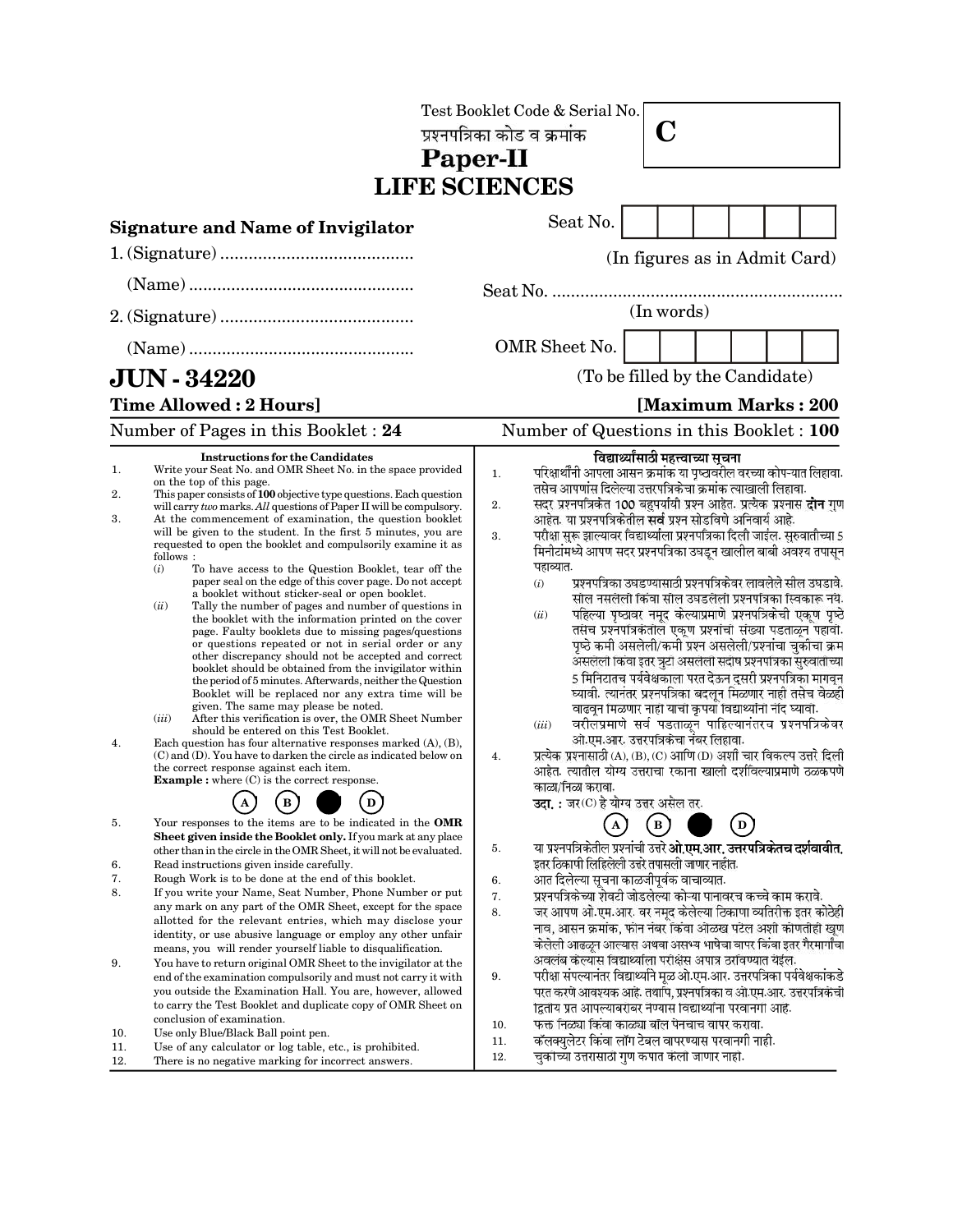**JUN - 34220/II—C**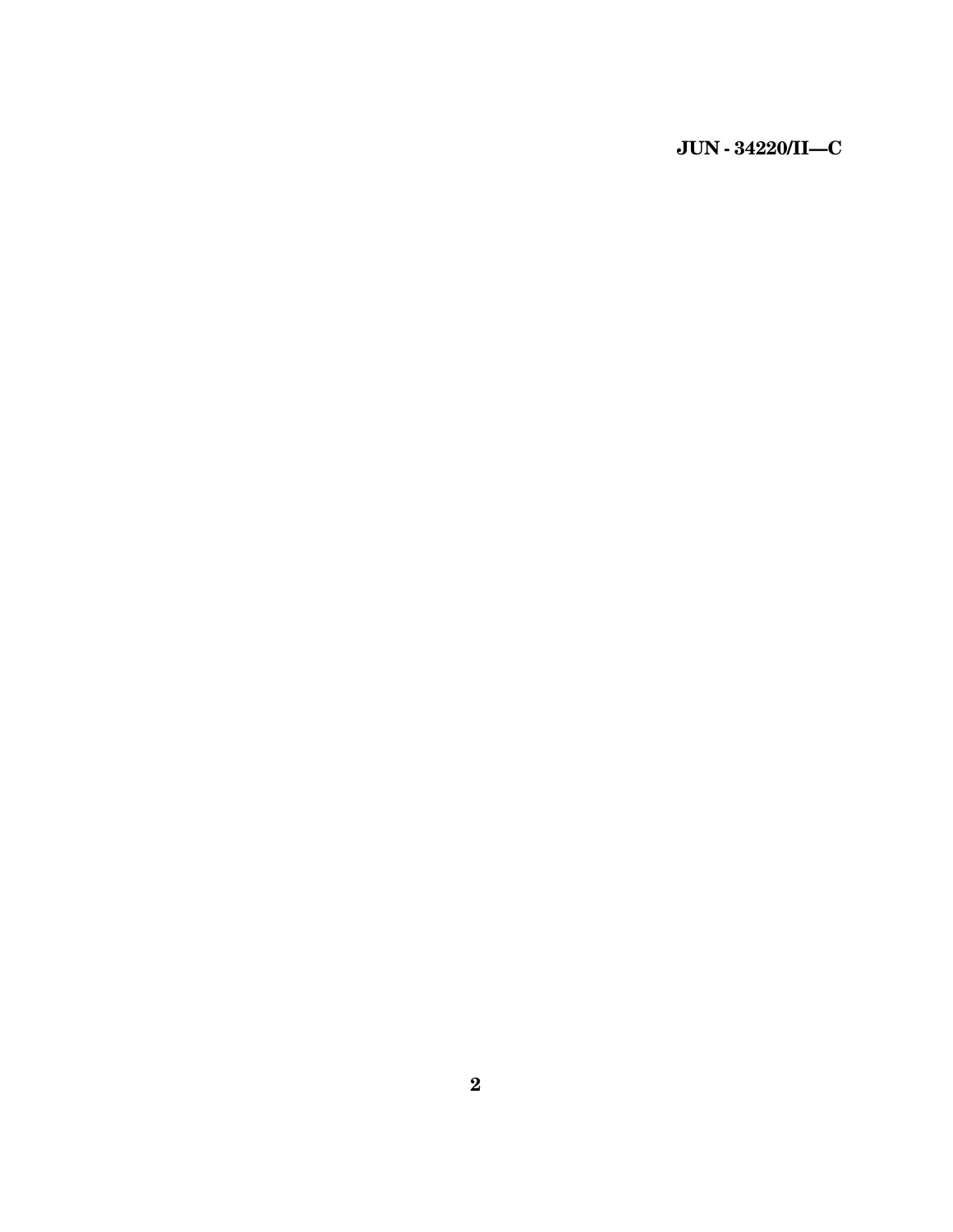## **Life Sciences Paper II**

## **Time Allowed : 120 Minutes] [Maximum Marks : 200 Note :** This Paper contains **Hundred (100)** multiple choice questions. Each question carrying **Two (2)** marks. Attempt *All* questions.  $\top$

|    | 3                                                                                    |    | [P.T.O.                                                  |
|----|--------------------------------------------------------------------------------------|----|----------------------------------------------------------|
|    | (D) Populations                                                                      |    | (D) Bacillus sphaericus                                  |
| 2. |                                                                                      |    | (C) Bacillus stearothermophilus                          |
|    | (C) Species                                                                          |    | (B) Bacillus subtilis                                    |
|    | (B) Genera                                                                           |    | (A) Bacillus cereus                                      |
|    | (A) Families                                                                         | 5. | Which of the following display<br>insecticidal activity? |
|    |                                                                                      |    | (D) B. carinata                                          |
|    | (D) Genetic diversity<br>In numerical taxonomy OTUS for<br>analysis of species are : |    | (C) B. oleracea                                          |
|    |                                                                                      |    | $(B)$ <i>B. campestris</i>                               |
|    |                                                                                      |    | $(A)$ <i>B. napus</i>                                    |
|    |                                                                                      |    | and                                                      |
|    | (C) Functional diversity                                                             |    | from interspecific cross of $B$ . $nigra$                |
|    | (B) Ecosystem diversity                                                              | 4. | <i>Brassica juncea</i> is an amphidiploid                |
|    |                                                                                      |    | (D) Aegilops speltoides                                  |
|    | an ecosystem, is called :<br>(A) Species diversity                                   |    | (C) Triticum monococcum                                  |
|    |                                                                                      |    | (B) Aegilops tauschii                                    |
|    |                                                                                      |    | (A) Aegilops squarrosa                                   |
|    | and utilize the natural resources of                                                 |    | has contributed to 'A' genome of<br>Triticum aestivum?   |
| 1. | The way, species behave, obtain food                                                 | 3. | Which of the following plant species                     |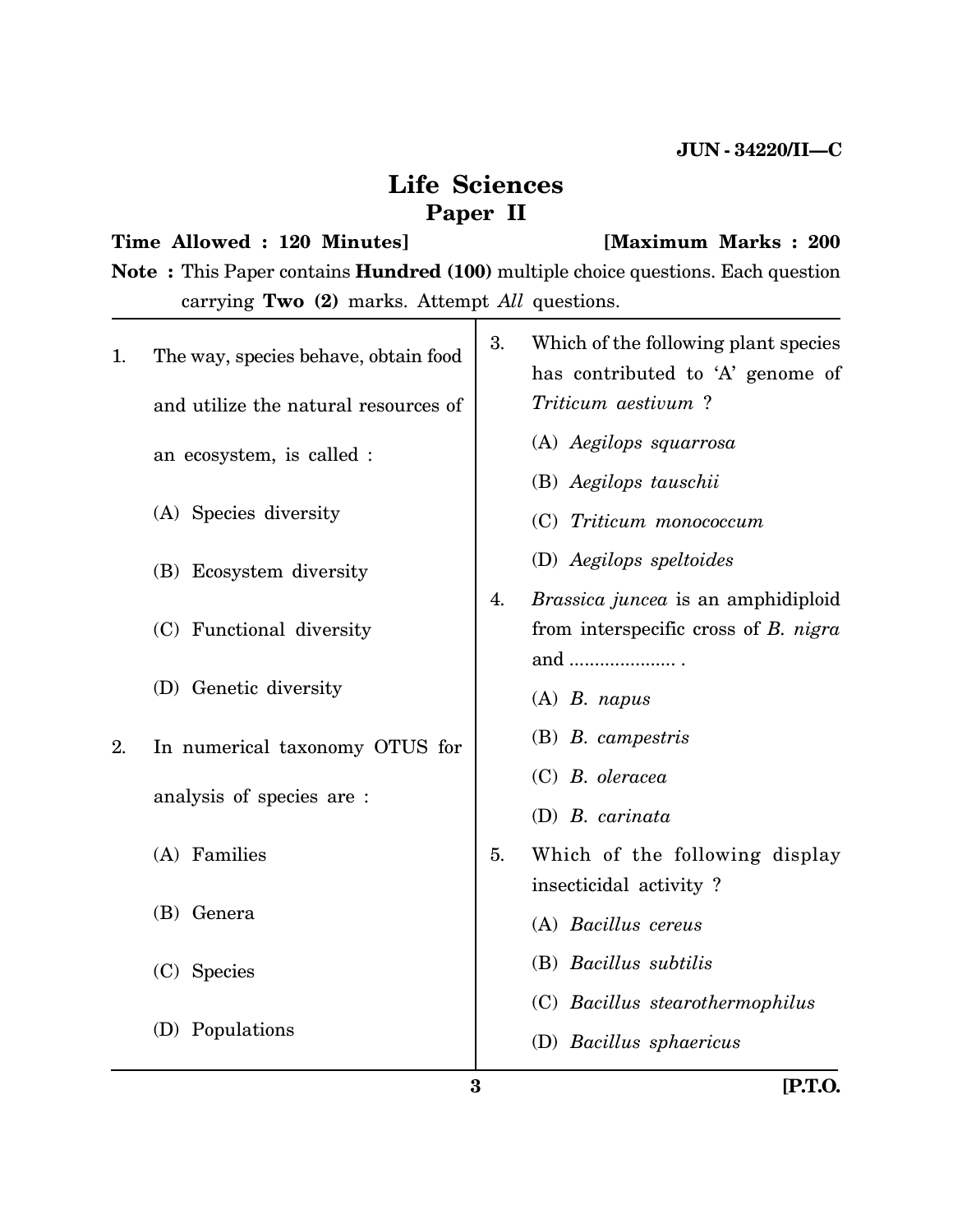- 6. Which of the following genotypes are most suitable as parents for hybrid variety development ?
	- (A) Isogenic lines
	- (B) Near-Isogenic lines
	- (C) Pure lines
	- (D) Inbred lines
- 7. Which of the following DNA sequencing method uses luciferase to generate light for detection of the individual nucleotide added to the nascent DNA, and the combined data are used to generate DNA sequence ?
	- (A) Maxum-Gilbert method
	- (B) Chain termination method
	- (C) Pyrosequencing
	- (D) Dye-terminator sequencing
- 8. In commercially available TLC plates the size of thin layer of absorbent is about :
	- (A) 50 microns
	- (B) 0.2 mm
	- (C) 0.1 cm
	- (D) 600 microns
- 9. Higher supply of glucose inhibits transcription of lac operon because of low synthesis of :
	- (A) Cyclic AMP
	- (B) Lac I encoded repressor protein
	- (C) Catabolite repressor protein
	- (D) Lactose
- 10. Androgenesis in plants refers to :
	- (A) development of androecium
	- (B) development of anthers
	- (C) development of haploid embryo from microspores or pollen *in vitro*
	- (D) Initiation of androecium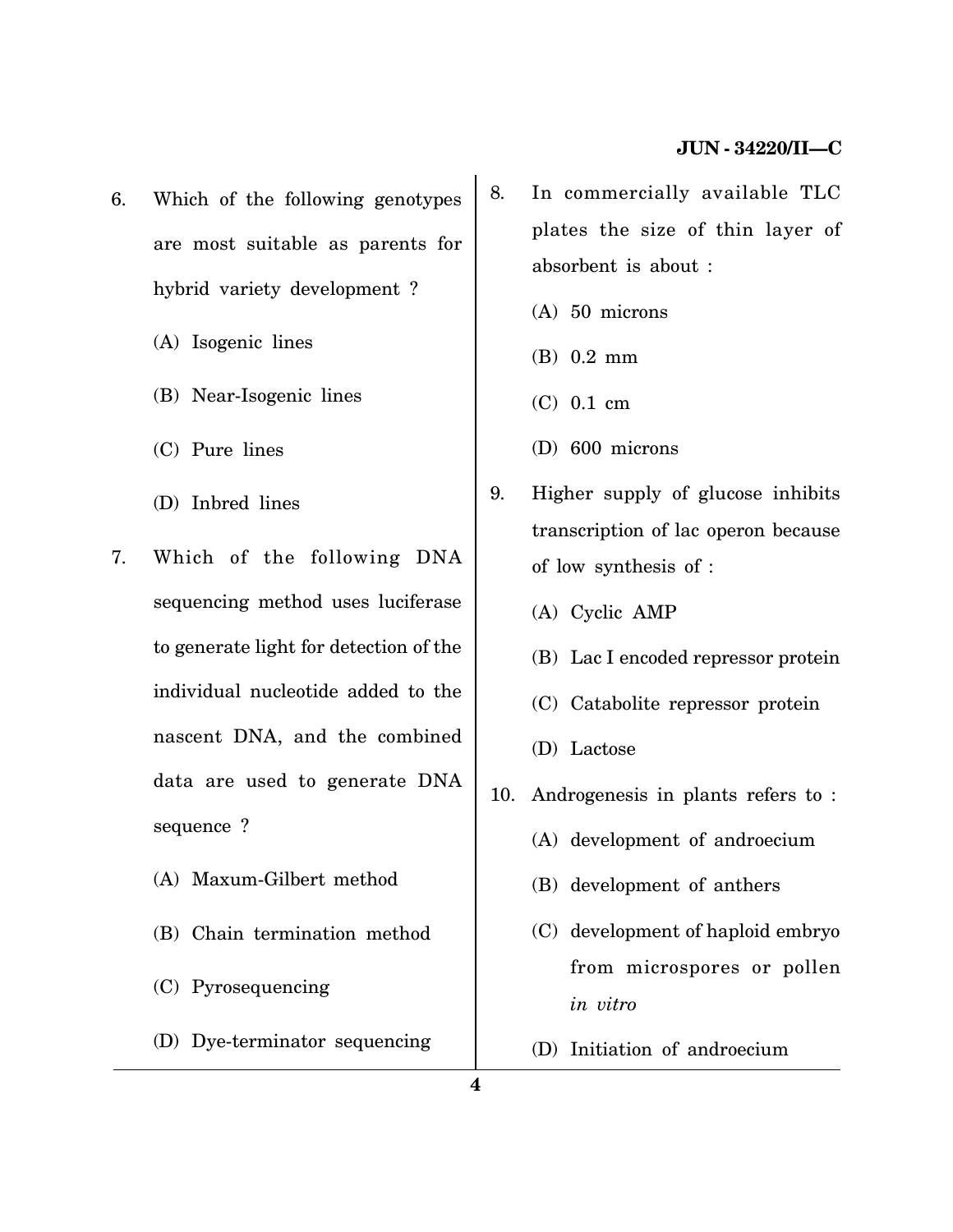- 11. Which of the following is *not* an *ex-situ* germplasm conservation strategy ?
	- (A) Seed gene bank
	- (B) DNA gene bank
	- (C) Biosphere reserve
	- (D) Botanical garden
- 12. Hormone which substitutes long photoperiod required for flowering is :
	- (A) Auxin
	- (B) Cytokinin
	- (C) Gibberellin
	- (D) Brassinosteroids
- 13. One of the following is very essential activity before execution of any developmental projects :
	- (A) Biodiversity Surveys
	- (B) Environmental Impact Assessment
	- (C) Environmental Auditing
	- (D) Demographic Surveys
- 14. Which of the following statements is *not* true for satellite DNAs ?
	- (A) These are highly repetitive DNA sequences
	- (B) They do not code for protein
	- (C) They are major constituent of centromeric heterochromatin region
	- (D) These are repetitive DNA sequences characterized by its relatively low rate of renaturation
- 15. A hybrid operon was constructed by fusing the structural genes of trp operon and promoter region of lac operon. Efficient expression of this chimeric operon will require :
	- (A) Presence of both lactose and glucose
	- (B) Absence of lactose and presence of glucose
	- (C) Presence of both lactose and tryptophan
	- (D) Presence of lactose and absence of glucose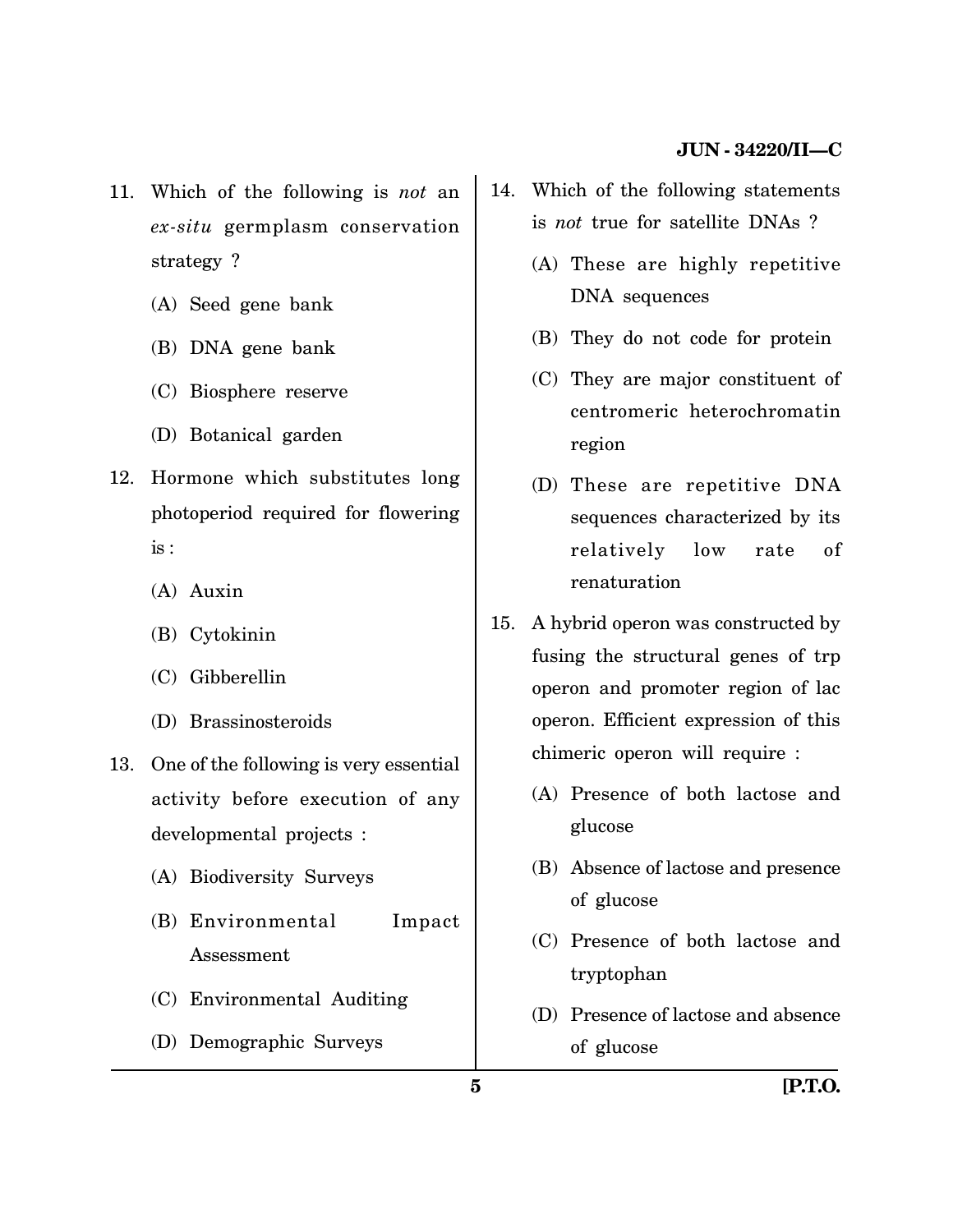- 16. During respiration *correct* sequence of electron acceptors in ATP synthesis is :
	- (A) Cyt *b, c, a*<sup>3</sup> *, a*
	- (B) Cyt *c*, *b*, *a*, *a*<sub>3</sub>
	- (C) Cyt *a*<sup>3</sup> *, a, b, c*
	- (D) Cyt *b*, *c*, *a*,  $a_3$
- 17. A transcription unit is 8000 nucleotides long. If only 15% of this unit is exon, calculate the approximate molecular weight of the protein encoded :
	- (A) 40 kDa
	- (B) 1200 kDa
	- (C) 44 kDa
	- (D) 100 kDa
- 18. DNA repair mechanisms are able to distinguish newly synthesized DNA strands from older strands because :
	- (A) new strands do not contain cytosine bases
	- (B) old strands are methylated while new strands are not
	- (C) new strands are methylated while old strands are not
	- (D) new strands are heavy
- 19. Which of the following phosphorylated compounds on hydrolysis will yield highest amount of energy ?
	- (A) Glucose 6-phosphate
	- (B) ATP
	- (C) 1, 3 Bisphosphoglycerate
	- (D) Phosphoenolpyruvate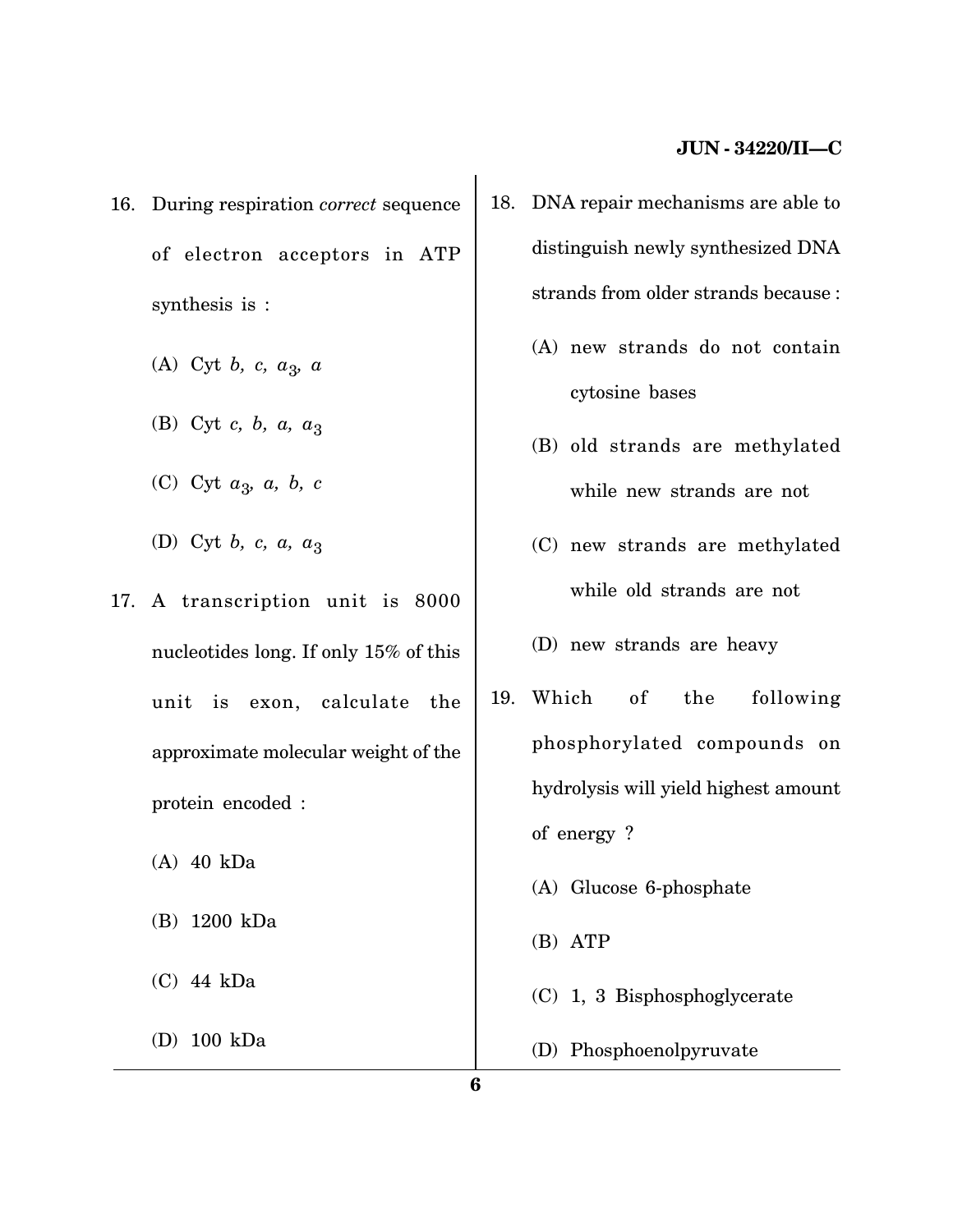- 20. Fungi can synthesize one of the following structural polysaccharide from the beta-glucose :
	- (A) amylopectin
	- (B) chitin
	- (C) cellulose
	- (D) lignin
- 21. Which one of the following is a monophyletic group representing entirely parasitic species ?
	- (A) Microsporida
	- (B) Sarco-mastigophora
	- (C) Apicomplexa
	- (D) Helminthes
- 22. One of the common symptoms of a metabolic disorder is that the patients have lighter hair and skin colour than their siblings. What is the name of this disorder ?
	- (A) Alkaptonuria
	- (B) Tay-Sachs disease
	- (C) Phenylketonuria
	- (D) Cori's disease
- 23. Which of the following is the *correct* set of Lipinski's rules that helps in predicting poor absorption of a drug molecule in human physiological system ?
	- (A) (*i*) The molecular weight is greater than 500.
		- (*ii*) The number of hydrogen bonds is less than 5.
	- (B) (*i*) The molecular weight is greater than 500.
		- (*ii*) The number of hydrogen bonds is greater than 5.
	- (C) (*i*) The molecular weight is less than 500.
		- (*ii*) The number of hydrogen bonds is less than 5.
	- (D) (*i*) The molecular weight is less than 500.
		- (*ii*) The number of hydrogen bonds is greater than 5.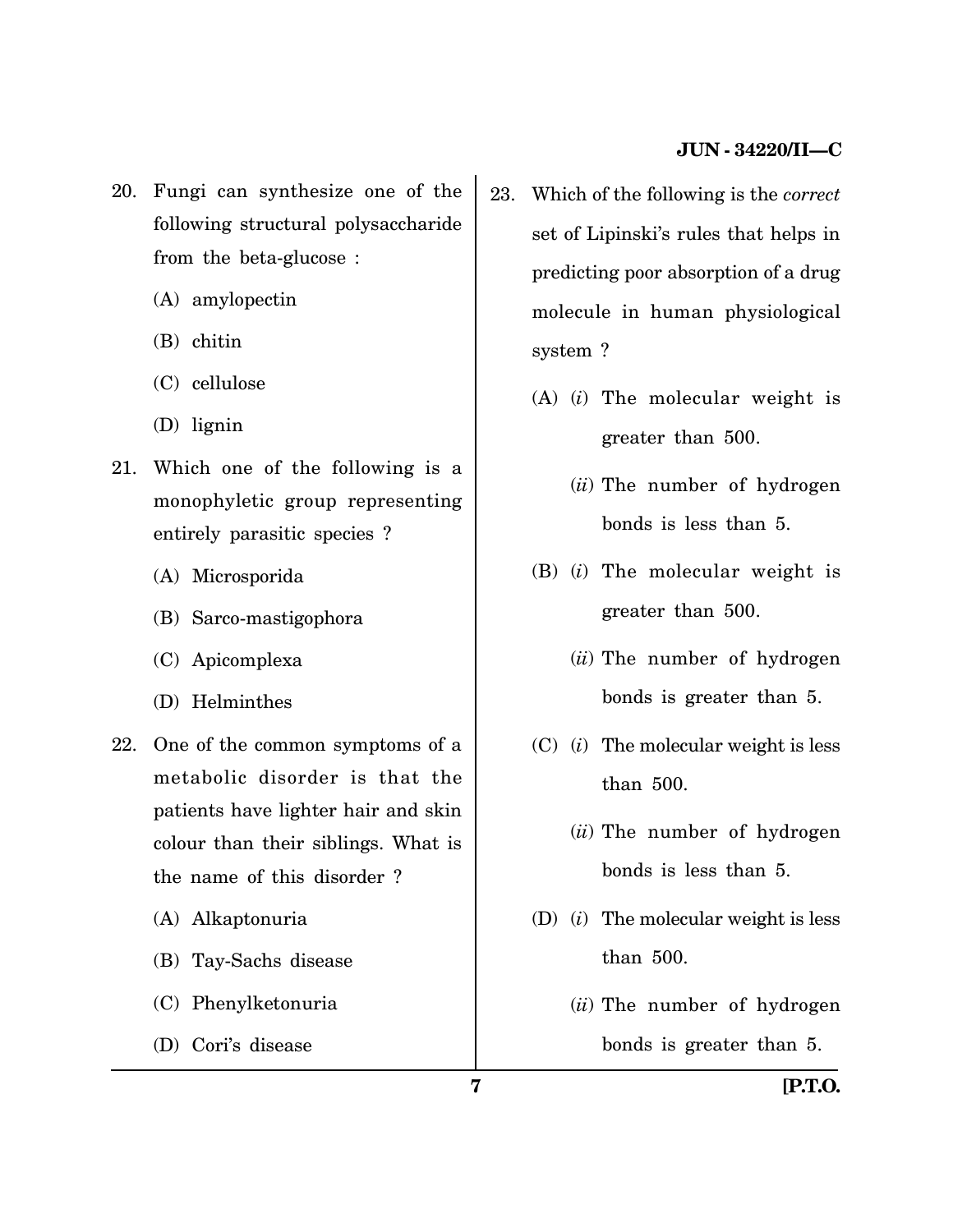24. The final stable community in ecological succession is :

- (A) Climax
- (B) Sere
- (C) Pioneers
- (D) Carnivores
- 25. Which one of the following is *not* a functional unit of an ecosystem ?
	- (A) Productivity
	- (B) Stratification
	- (C) Energy flow
	- (D) Decomposition
- 26. Cyanide or azide used in poisoning, irreversibly bind to ................... that acts as a critical link between aerobic respiration and oxygen.
	- (A) Succinate dehydrogenase
	- (B) Coenzyme Q
	- (C) NADH dehydrogenase
	- (D) Cytochrome C Oxidase
- 27. Klinefelter's Syndrome is identified by one of the following karyotypes ? (A) 45, XO (B) 47, XXY
	- (C) 45, XY
	- (D) 45, XX
- 28. What is the normal role of restriction enzyme in bacterial cells ?
	- (A) to degrade the bacterial chromosome into small pieces during replication
	- (B) to degrade invading phage DNA
	- (C) to produce RNA primers for replication
	- (D) to restrict growth of the bacterium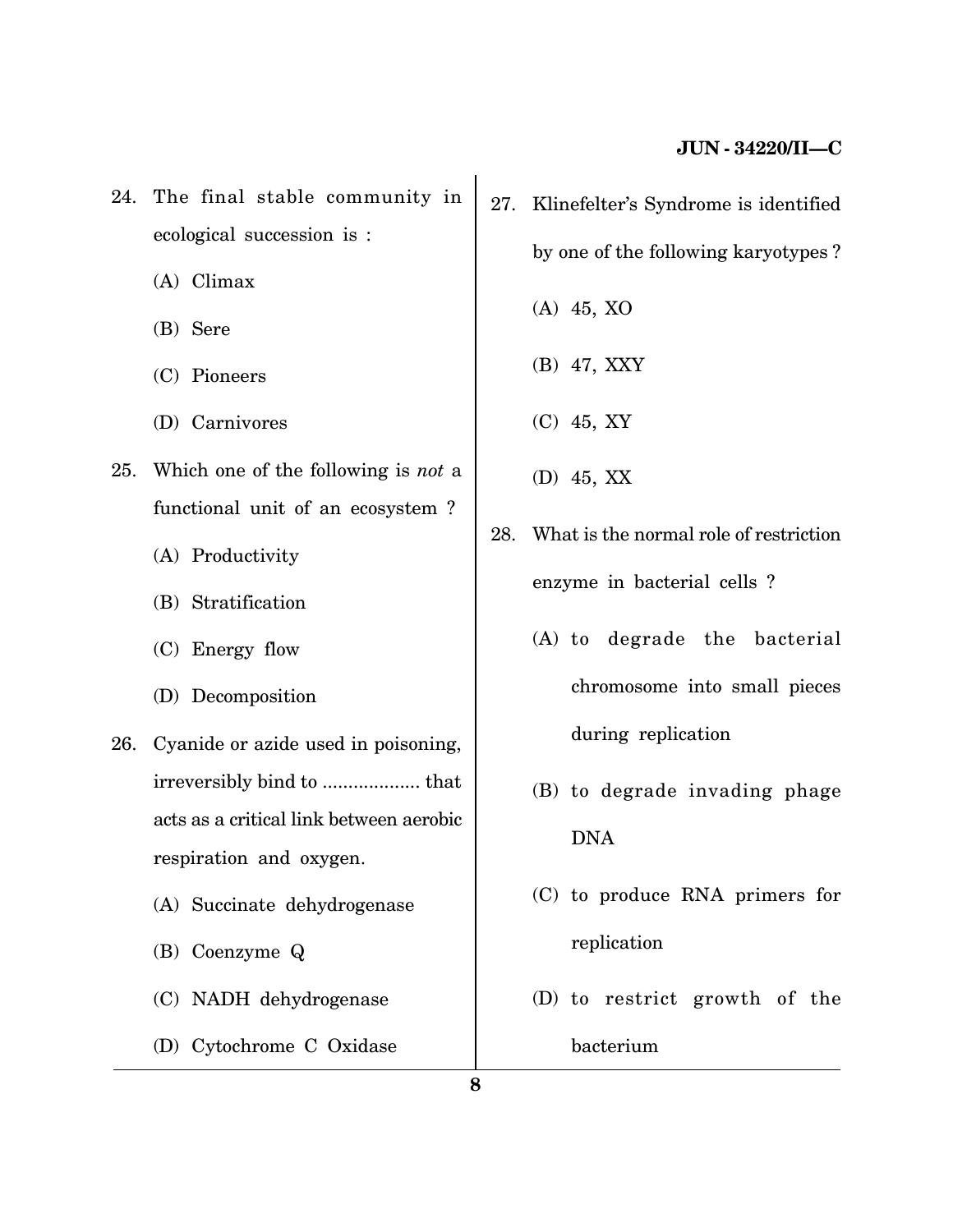- 29. The tryptophan operon in *Escherichia coli* demonstrates level of regulation called .................. by the termination of transcription if tryptophan is abundant in cells.
	- (A) activation
	- (B) corepression
	- (C) attenuation
	- (D) termination
- 30. Which of the following transmits 'Yellow fever' and 'West Nile fever' ?
	- (A) Ticks
	- (B) Kissing bugs
	- (C) Deer flies
	- (D) Mosquitoes
- 31. The highest level of succinic dehydrogenase is found in which one of the following muscle fiber types ?
	- (A) White fibers
	- (B) Intermediate fibers
	- (C) Pink fibers
	- (D) Red fibers
- 32. The traditional division of the flowering plants into monocots and dicots is not followed into .................. system of classification.
	- (A) APG
	- (B) Bentham and Hooker's
	- (C) Engler and Prantl's
	- (D) Armen Takhtajan's
- 33. Active transport of a substance across a membrane requires :
	- (A) a gradient
	- (B) water
	- (C) ATP
	- (D) Phospholipid
- 34. Most fungi derive nutrition through :
	- (A) Photosynthesis
	- (B) Engulfing bacteria
	- (C) Digesting organic substrates
	- (D) Engulfing protozoa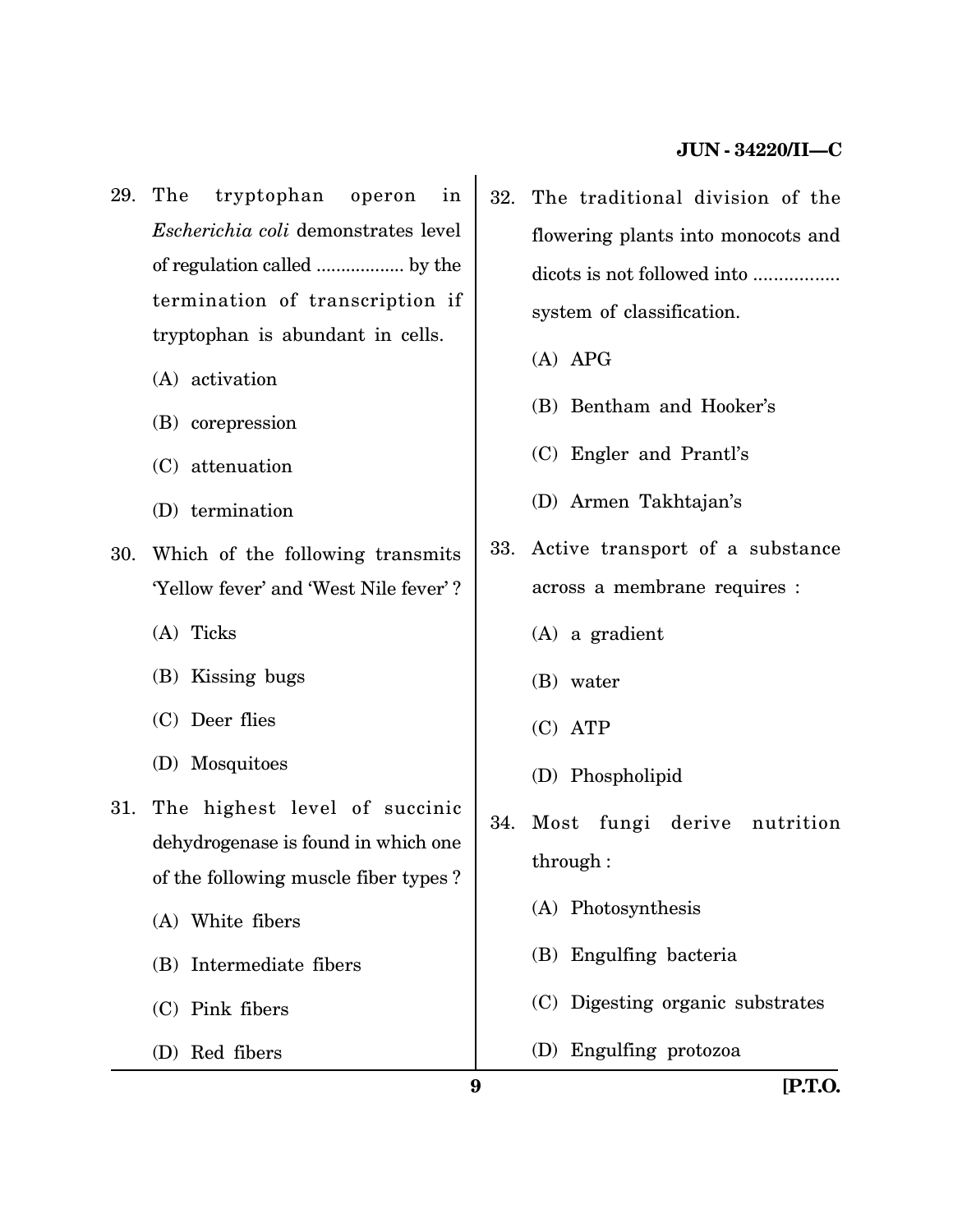| 35. Cytokinines are :               |    |  |  |
|-------------------------------------|----|--|--|
| (A) Adenine derivatives             |    |  |  |
| (B) Guanine derivatives             |    |  |  |
| (C) Cytosine derivatives            |    |  |  |
| (D) Thymine derivatives             |    |  |  |
| 36. Coiled cochlea is found in :    |    |  |  |
| (A) Mammals                         |    |  |  |
| (B) Mammals as well as in birds     |    |  |  |
| (C) Birds and reptiles              |    |  |  |
| (D) All vertebrates without         |    |  |  |
| exception                           |    |  |  |
| 37. Some behaviour patterns appear  | 39 |  |  |
| only after a specific developmental |    |  |  |
| stage or time. This stage/time is   |    |  |  |
| called :                            |    |  |  |
| (A) Imprinting                      |    |  |  |
| (B) Maturation                      |    |  |  |
| $(C)$ Learning                      |    |  |  |
| (D) Instinct                        |    |  |  |

- 3. The absorbance A, of a  $5 \times 10^{-4}$  M solution of the amino acid tyrosine, at a wavelength of 280 nm, is 0.75. The path length of cuvette is 1 cm. What is the molar absorption coefficient  $(\in)$  ?
	- (A)  $150 \text{ M}^{-1} \text{ cm}^{-1}$
	- (B)  $1500 \text{ M}^{-1} \text{ cm}^{-1}$
	- (C) 3000  $M^{-1}$  cm<sup>-1</sup>
	- (D) 4500  $M^{-1}$  cm<sup>-1</sup>
- 39. Secondary conformation of a globular protein in solution can be best determined by :
	- (A) Fluorescence spectroscopy
	- (B) Electron microscopy
	- (C) Analytical ultracentrifugation
	- (D) Circular dichroism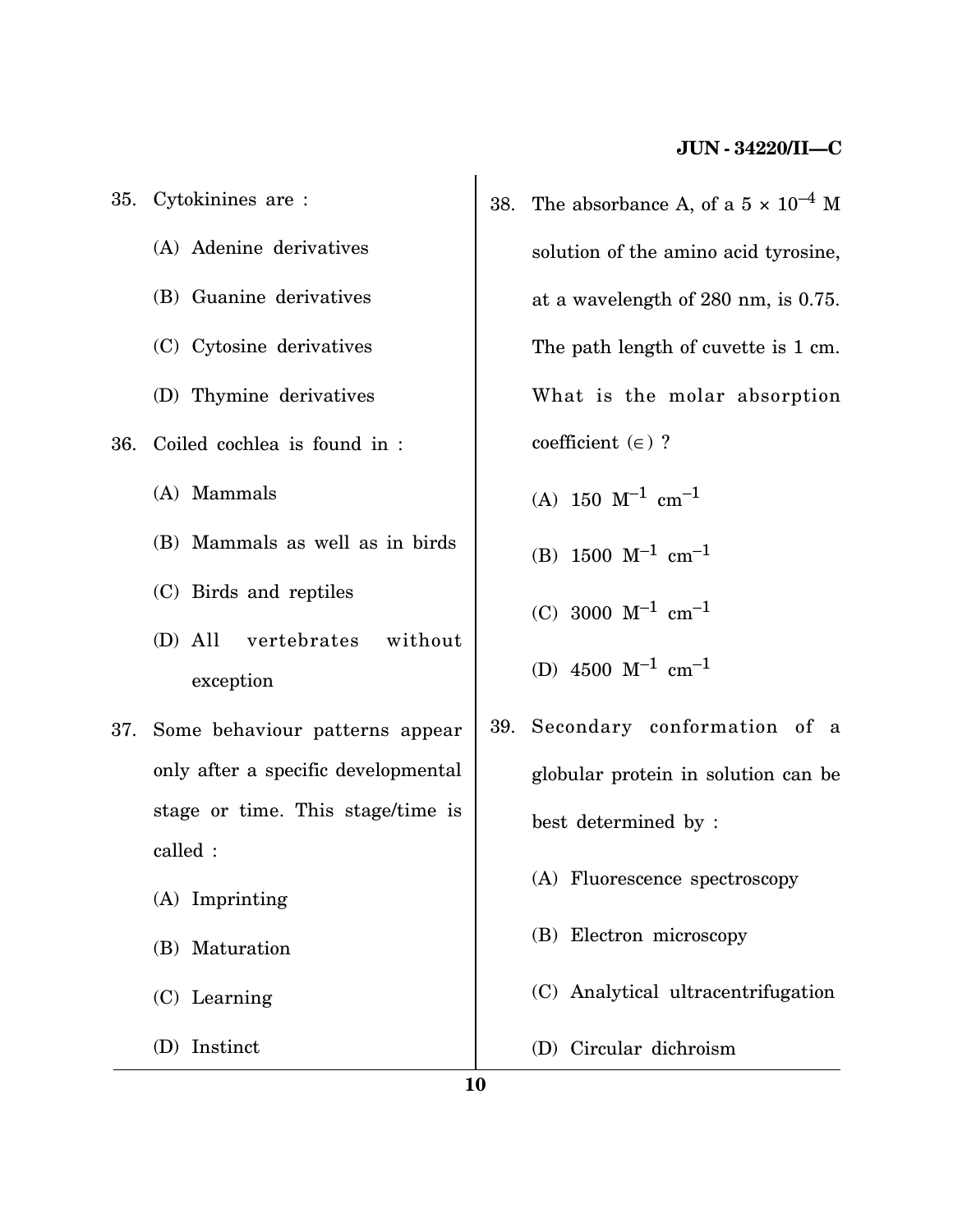- 40. The transition from mitotically dividing spermatogonia to meiotically dividing spermatocytes is promoted by :
	- (A) Nerve growth factor
	- (B) Retinoic acid
	- (C) Stem cell factor
	- (D) Glial-derived neurotrophic factor
- 41. The nerve impulse :
	- (A) can propagate in both the directions in an axon
	- (B) can propagate from axon hillock towards terminal only
	- (C) cannot propagate from terminal towards soma
	- (D) can propagate in an injured neuron only
- 42. Which of the following sequence of biomass is *not* correct ?
	- (A) Tundra-Taiga-Steppes
	- $(B)$  Downs-Savannah-Mediterranean
	- (C) Veldts-Tropical rain forests-Deserts
	- (D) Tropical rain forests-Mediterranean-Savannah
- 43. The radioactive iodine  $(^{131}I)$  has a half life of eight days. The amount of 0.5 g sample left after 32 days would be :
	- (A) 125 mg
	- (B) 62.5 mg
	- (C) 31.25 mg
	- (D) 0.25 g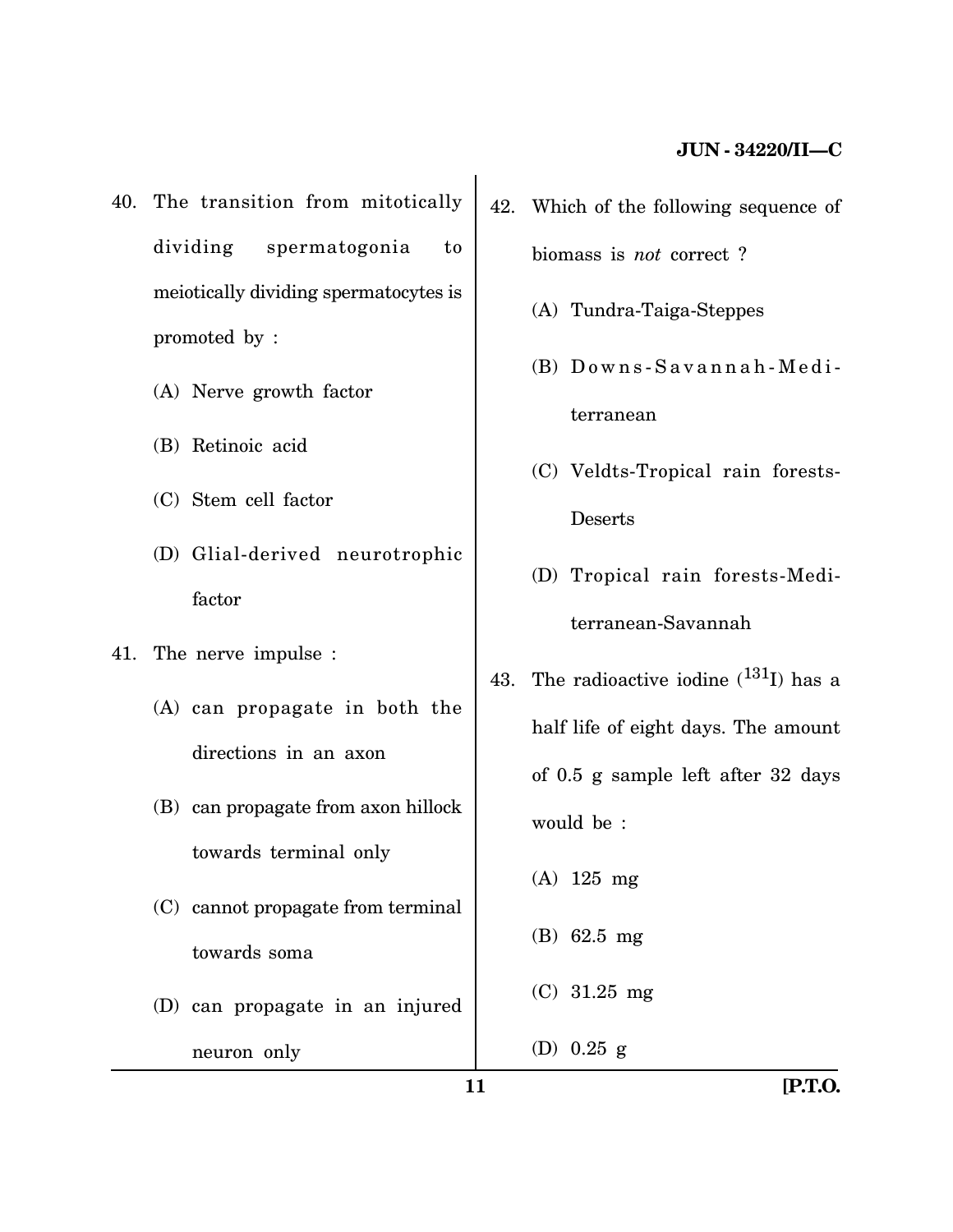- 44. ATP can be formed from ADP by direct transfer of a phosphoryl group from phosphoenol pyruvate. Such type of reaction is called as :
	- (A) Photo-phosphorylation
	- (B) Oxidative phosphorylation
	- (C) Substrate level phosphorylation
	- (D) Reductive phosphorylation
- 45. Which of the following viruses has DNA as its genome ?
	- (A) HIV
	- (B) Tobacco mosaic virus
	- (C) Cauliflower mosaic virus
	- (D) Cucumber mosaic virus
- 46. Two proteins have the same molecular weight and same isoelectric point. The best way to resolve them would be by :
	- (A) Ion exchange chromatography
	- (B) Gel filtration chromatography
	- (C) Reverse-phase chromatography
	- (D) Chromato-focusing
- 47. The unit of pollen dispersal in *Calotropis* is :
	- (A) dyad
	- (B) tetrad
	- (C) monad
	- (D) pollinium
- 48. Root Inducing (RI) plasmid was derived from :
	- (A) *Agrobacterium tumefaciens*
	- (B) *Agrobacterium rhizogenes*
	- (C) *Azotobacter vinelandii*
	- (D) *Azospirillum brasilense*
- 49. Synaptogenesis helps in :
	- (A) Survival of glia
	- (B) Survival of neurons
	- (C) Giving shape to and keeping neurons in place
	- (D) Memory formation and storage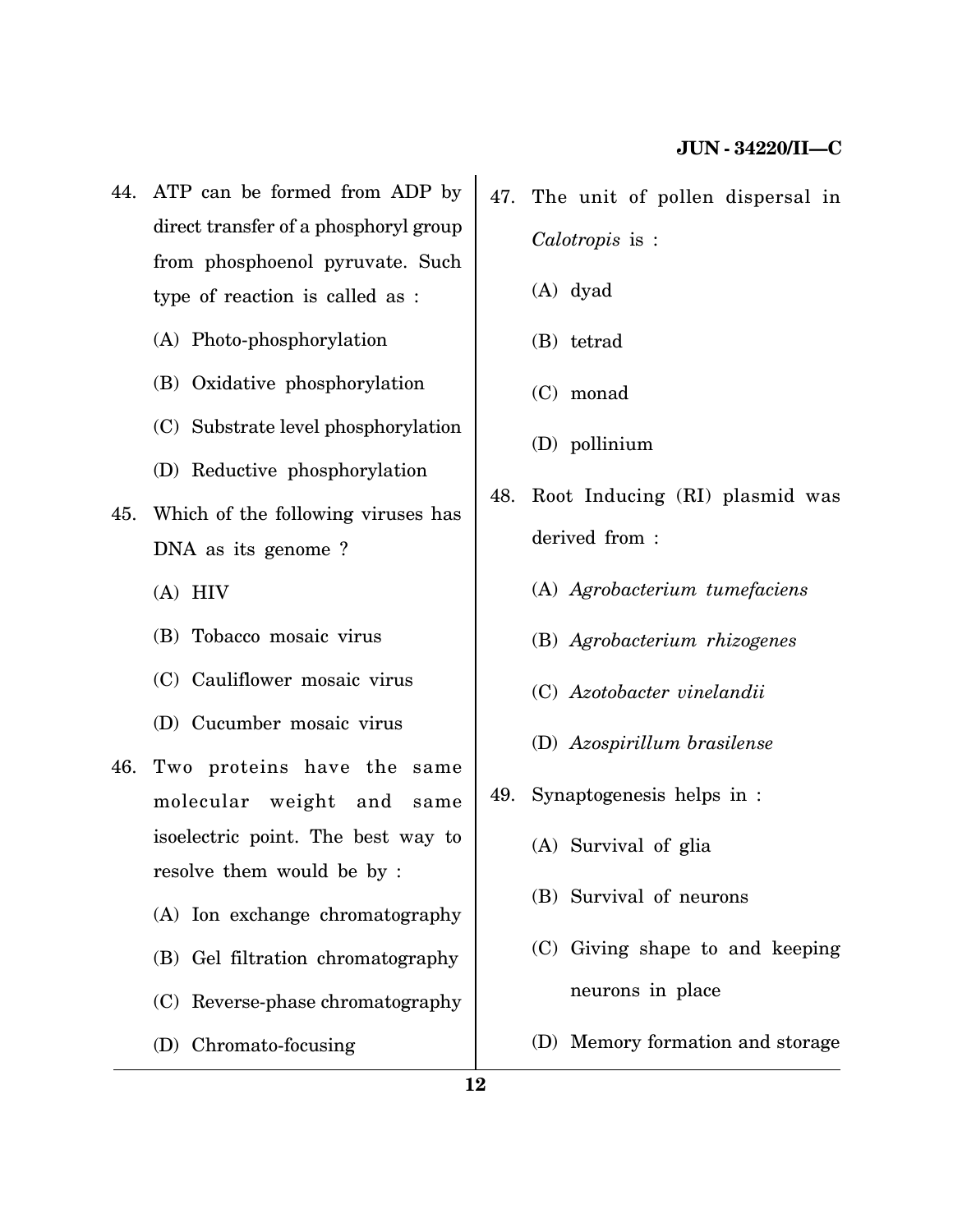- 50. In developing brain, notch signalling :
	- (A) promotes neuron formation only
	- (B) promotes astrocyte formation and inhibits neuron formation
	- (C) inhibits stem cells to form neural progenitor cells
	- (D) inhibits astrocyte formation only
- 51. Which one of the following enzymes can alter the linking number of covalently closed circular form of DNA ?
	- (A) Primase
	- (B) DNA polymerase
	- (C) Ligase
	- (D) Gyrase
- 52. The term carcinoma is applicable to malignant growth of :
	- (A) bone tissues
	- (B) muscle tissues
	- (C) bone marrow cells
	- (D) epithelial tissues
- 53. Pseudo-metameric segmentation is a feature of one of the following :
	- (A) Cestoda
	- (B) Nematoda
	- (C) Trematoda
	- (D) Ectoprocta
- 54. Microtubules are composed of :
	- (A) Desmin
	- (B) Actin and Myosin
	- (C) Tubulin
	- (D) Flagellin
- 55. The grafting experiment of Hammerling established the role of nucleus in heredity. The experimental material used in this experiment was :
	- (A) *Scendesmus*
	- (B) *Acetabularia*
	- (C) *Chlorella*
	- (D) *Chara*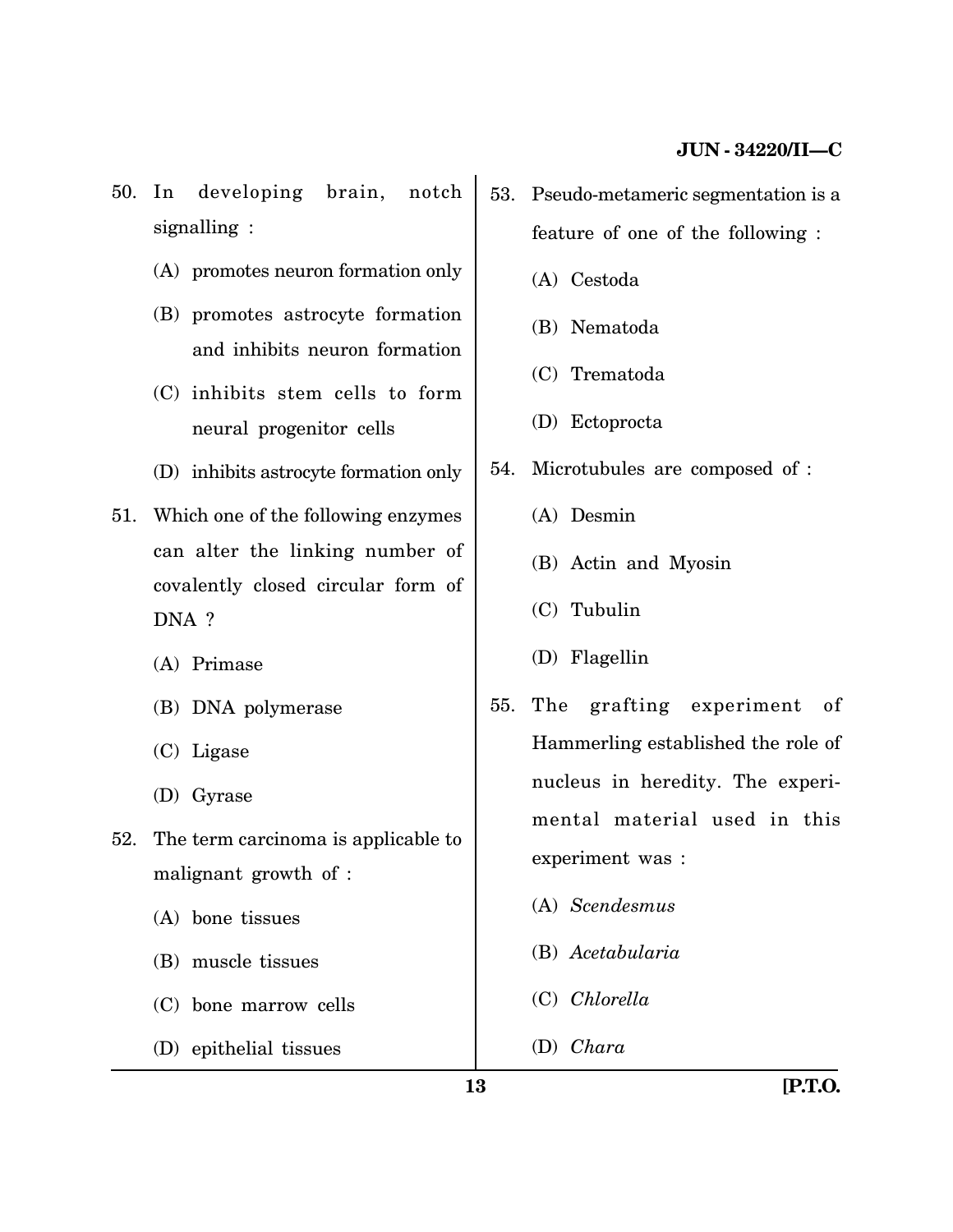## **JUN - 34220/II—C**

- 56. Monooxygenases that catalyse the additions of –OH during steroid biosynthesis and drug detoxifications are present in :
	- (A) Peroxisomes
	- (B) Smooth endoplasmic reticulum
	- (C) Golgi complex
	- (D) Rough endoplasmic reticulum
- 57. *Arenicola* and *Amphitrite* are :
	- (A) "Missing link" between annelids and arthropods
	- (B) Sedantary tube-dwelling polychaetes
	- (C) Benthic trilobites
	- (D) Planktonic trilobites
- 58. Thanatophoric dysplasia, in which growth plates of ribs and limbs fail to proliferate leading to the death of baby soon after its birth is due to mutations in ................ pathway.
	- (A) RTK
	- (B) JAK-STAT
	- (C) Hedgehog
	- (D) Wnt
- 59. Heterocyst from cyanobacteria contains enzyme :
	- (A) Pectinase
	- (B) Cellulase
	- (C) Nitrogenase
	- (D) Phosphorylase
- 60. Which hormone is involved in counteracting apical dominance induced by auxin ?
	- (A) Cytokinin
	- (B) Ethylene
	- (C) ABA
	- (D) Brassinosteroids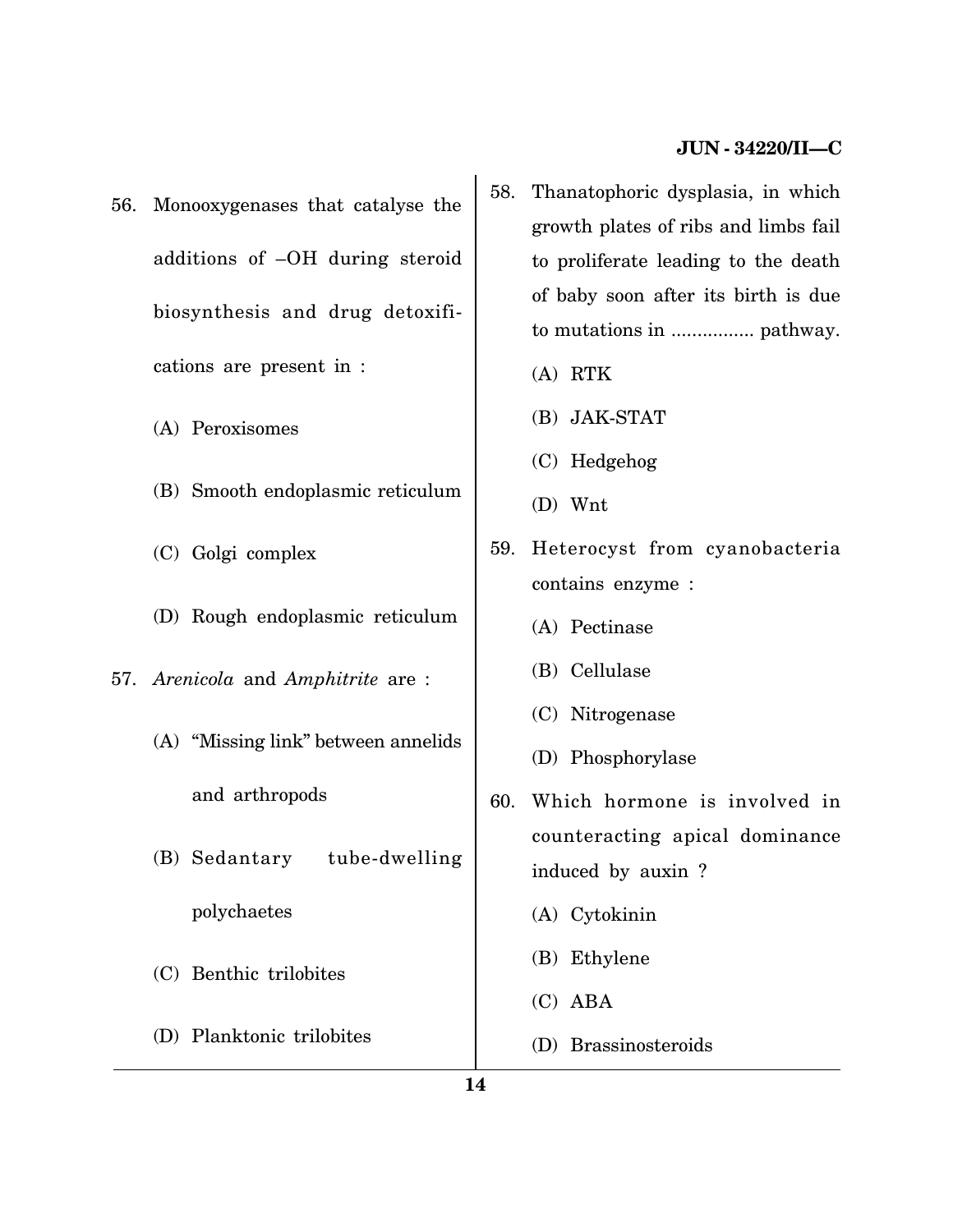- 61. You are looking at a specimen with a compound microscope. The ocular lens has a magnification of 8X and the objective lens has a magnification of 2X. What is the total magnification ?
	- (A) 2X
	- (B) 8X
	- (C) 10X
	- (D) 16X
- 62. Which of the following is *true* for enzyme catalyzed reactions ? (A)  $K_m$  is affinity constant (B)  $V_{\text{max}}$  can never be achieved (C)  $K_m = \frac{1}{2}V_{max}$ (D)  $K_m = V_{max}$
- 63. Which of the following statements about monosaccharides is *correct* ?
	- P— Epimers of monosaccharides differ in chemical properties.
	- $Q$  In aldoses,  $C_1$  is the anomeric carbon.
	- R— Anomers differ in configuration at the glycosidic carbon.
	- S— Epimers differ in configuration at any carbon other than glycosidic carbon.
	- (A) R and S
	- (B) P and Q
	- (C) Q, R and S
	- (D) P, Q, R and S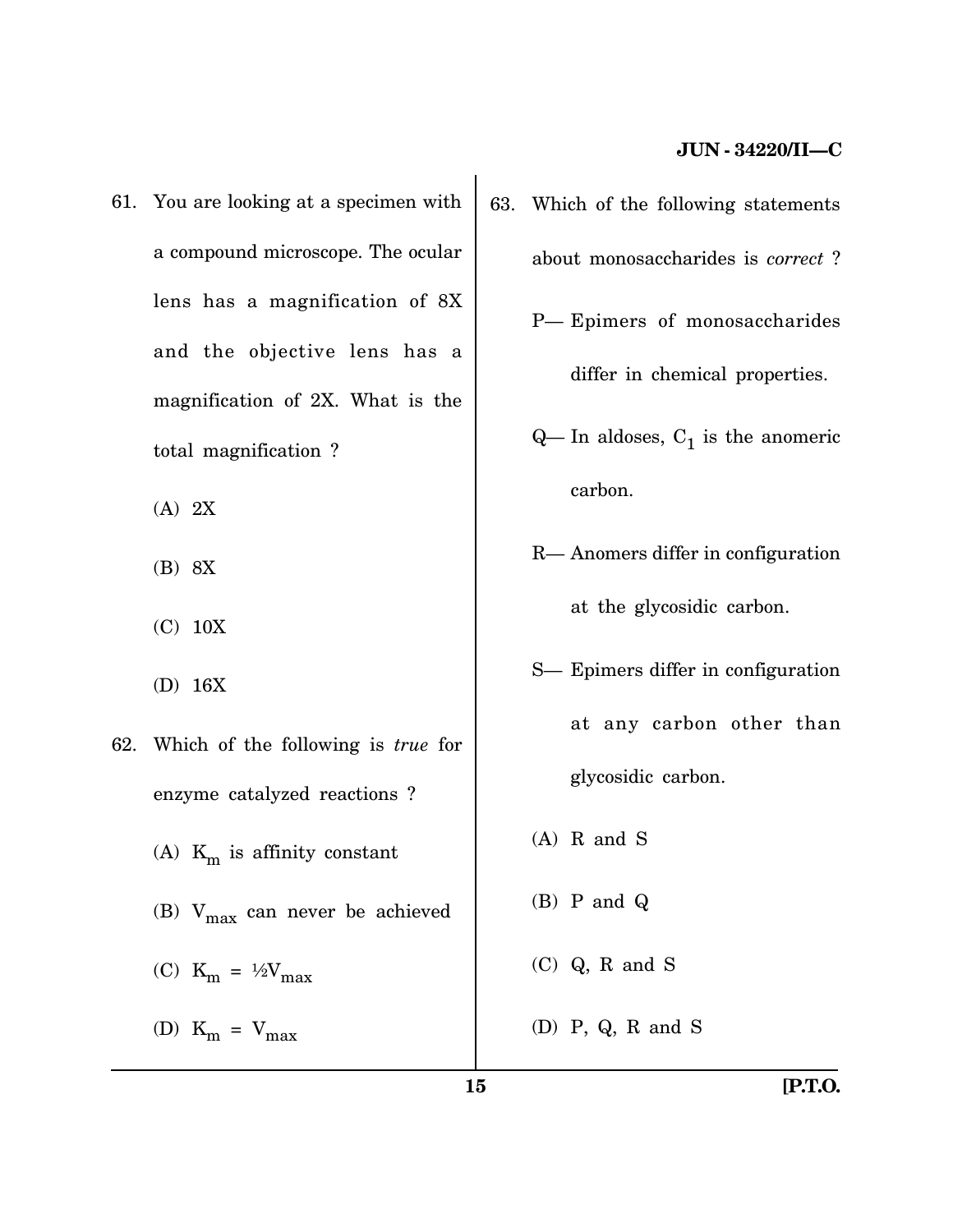- 64. If a naive T cell recognizes an antigen-MHC complex on an appropriate antigen-presenting cell or target cell, it will be activated, initiating :
	- (A) a primary response
	- (B) a secondary response
	- (C) a prophylactic response
	- (D) degranulation of mast cells
- 65. A Ramchandran plot describes, for a particular amino acid in a polypeptide chain, stearically allowed angles for :
	- (A)  $C\alpha$ — $C$  and  $C\alpha$ — $CB$  bonds
	- (B)  $C\alpha$ —C and  $C\alpha$ —N bonds
	- (C)  $Ca$ —C and  $Ca$ —H bonds
	- (D)  $C\alpha$ —N and  $C\alpha$ —H bonds





- (A) Glycolysis, TCA cycle, homolactic fermentation and alcoholic fermentation
- (B) Glycolysis, TCA cycle, alcoholic fermentation and homolactic fermentation
- (C) Glycolysis, homolactic fermentation, TCA cycle and alcoholic fermentation
- (D) Glycolysis, alcoholic fermentation, homolactic fermentation and TCA cycle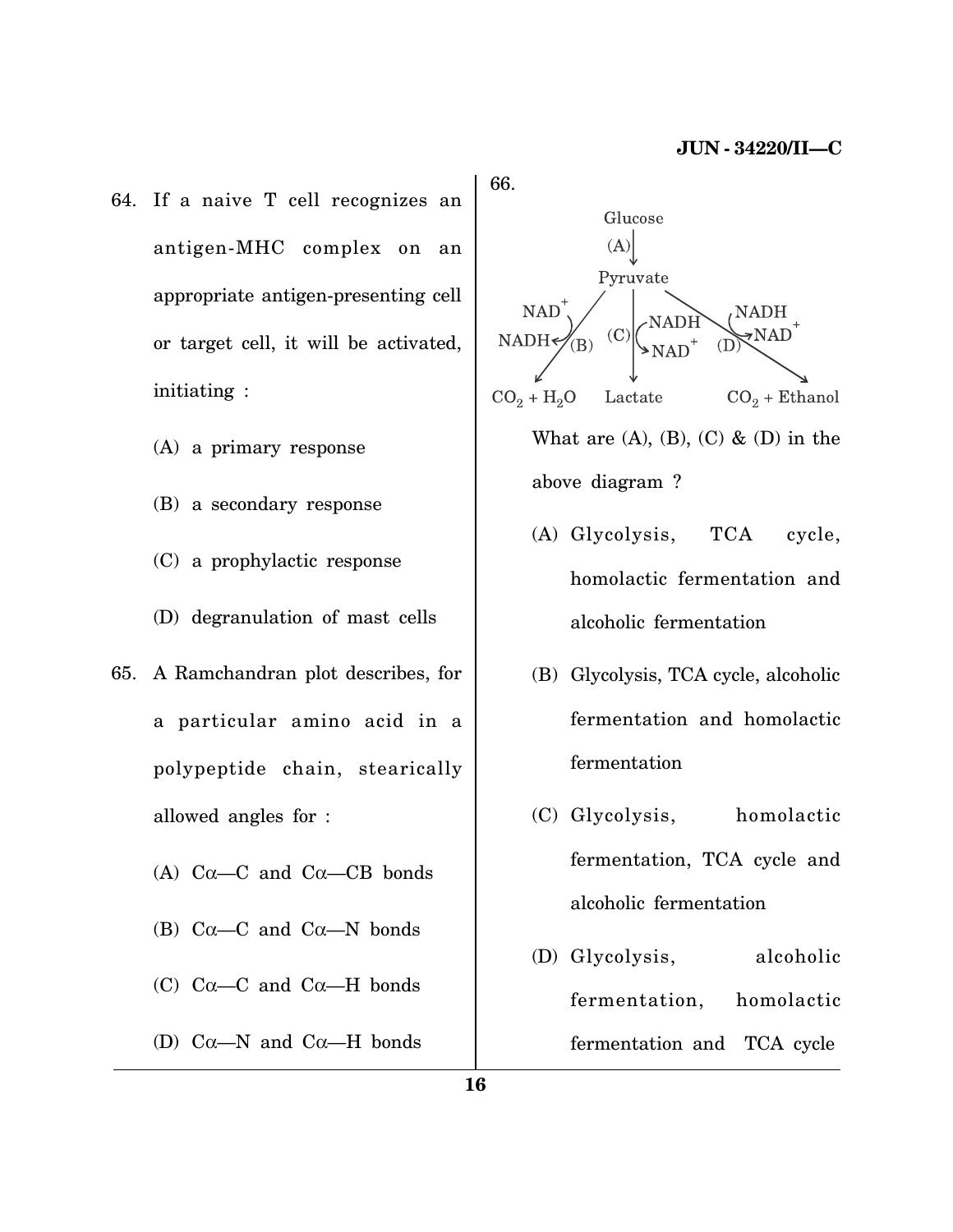67. Various atoms of pyrimidine ring are derived from :



- (A) N1, C4, C5, C6-Aspartate, C2- Bicarbonate and N3-Glutamine
- (B) N1, C4, C5, C6-Glutamine, C2- Bicarbonate and N3-Aspartate
- (C) N1, C4, C5, C6-Aspartate, C2- Bicarbonate and N3-Glutamate
- (D) N1, C4, C5, C6-Aspargine, C2- Bicarbonate and N3-Glutamine
- 68. Lac repressor is an example of :
	- (A) Helix loop helix
	- (B) Helix turn helix
	- (C)  $C_2C_2$  zinc finger
	- (D)  $C_2H_2$  zinc finger
- 69. Of the following which is *not* involved in steady state regulation of hematopoiesis ?
	- (A) Control of the levels and types of cytokines produced by stromal cells in bone marrow
	- (B) Production of cytokines with hematopoietic activity by cells such as activated T cells and macrophages
	- (C) Removal of some cells by the controlled induction of cell death
	- (D) Mesangial cells
- 70. The evolution of tetrapods marks their origin from :
	- (A) Actinopterygians
	- (B) Chondropterygians
	- (C) Sarcopterygians
	- (D) Holocephalians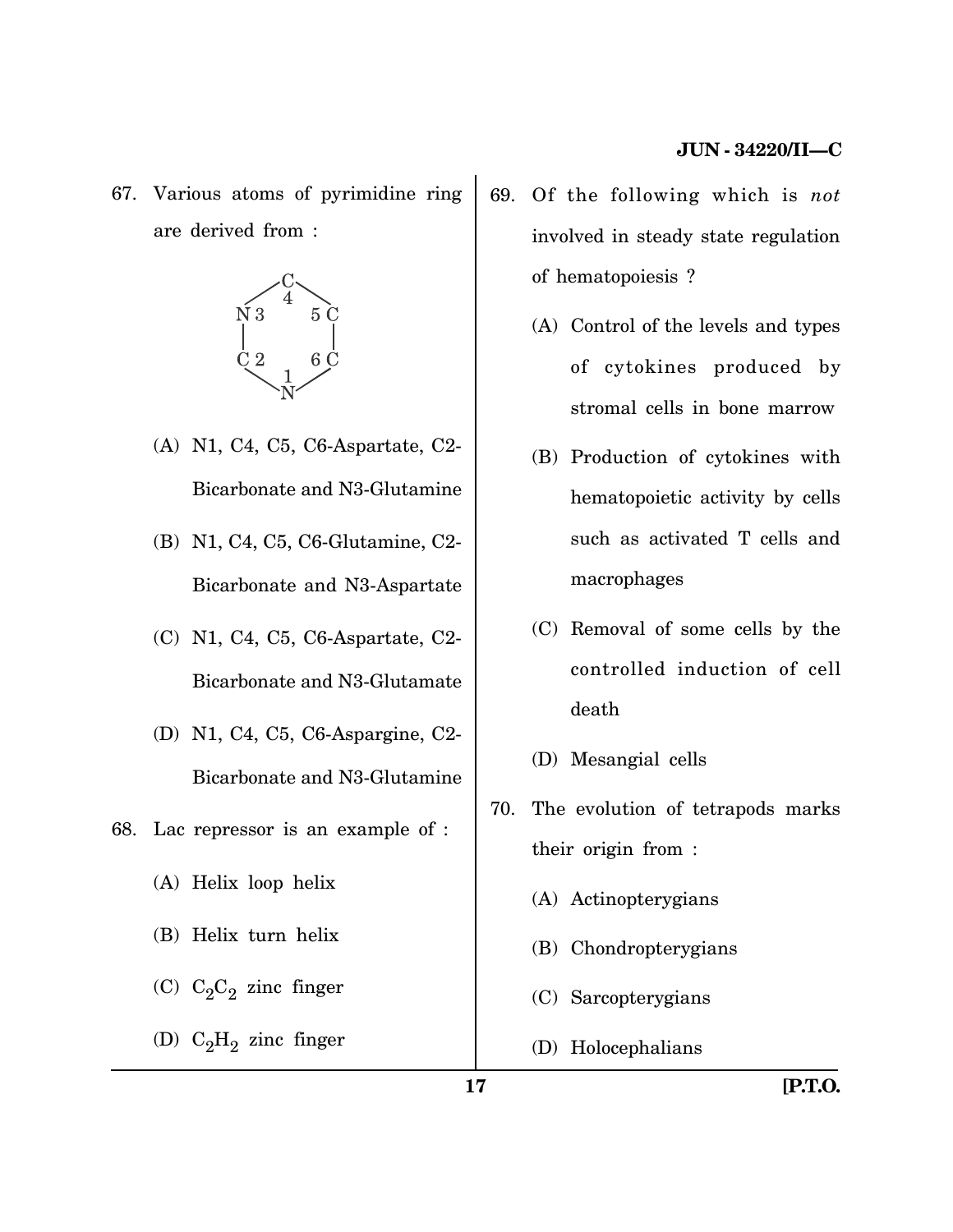- 71. ................................ is/are the only nonprotein component/s of the electron transport system.
	- (A) Cytochromes
	- (B) NAD and FAD
	- (C) Fe-S center
	- (D) Coenzyme-Q
- 72. During the evolution of life, the first formed cells were :
	- (A) Photoautotrophs
	- (B) Saprotrophs
	- (C) Chemoautotrophs
	- (D) Chemoheterotrophs
- 73. In every cycle of its activity, at the expense of one ATP molecule, one Na-K ATPase :
	- (A) extrudes  $1Na<sup>+</sup>$  and takes in  $3K<sup>+</sup>$
	- (B) extrudes  $3Na<sup>+</sup>$  and takes in  $2K<sup>+</sup>$
	- (C) extrudes  $3K^+$  and takes in  $3Na^+$
	- (D) extrudes  $1Na<sup>+</sup>$  and takes in  $1K<sup>+</sup>$
- 74. During the evolution of life, the first formed photosynthetic organisms were :
	- (A) algae
	- (B) cyanobacteria
	- (C) mycoplasmas
	- (D) bryophytes
- 75. A phenomenon in which animals adapted to temperate regions have shorter and poorly developed ears, eyes, hair and other phenotypic traits follow :
	- (A) Bergmann's law
	- (B) Cope's law
	- (C) Allen's law
	- (D) Dollo's law
- 76. If one wishes to determine the variation in the body size of frogs from four different populations, the appropriate test statistics would be :
	- (A) Student *t*-test
	- (B) Chi-square
	- (C) Regression analysis
	- (D) F-test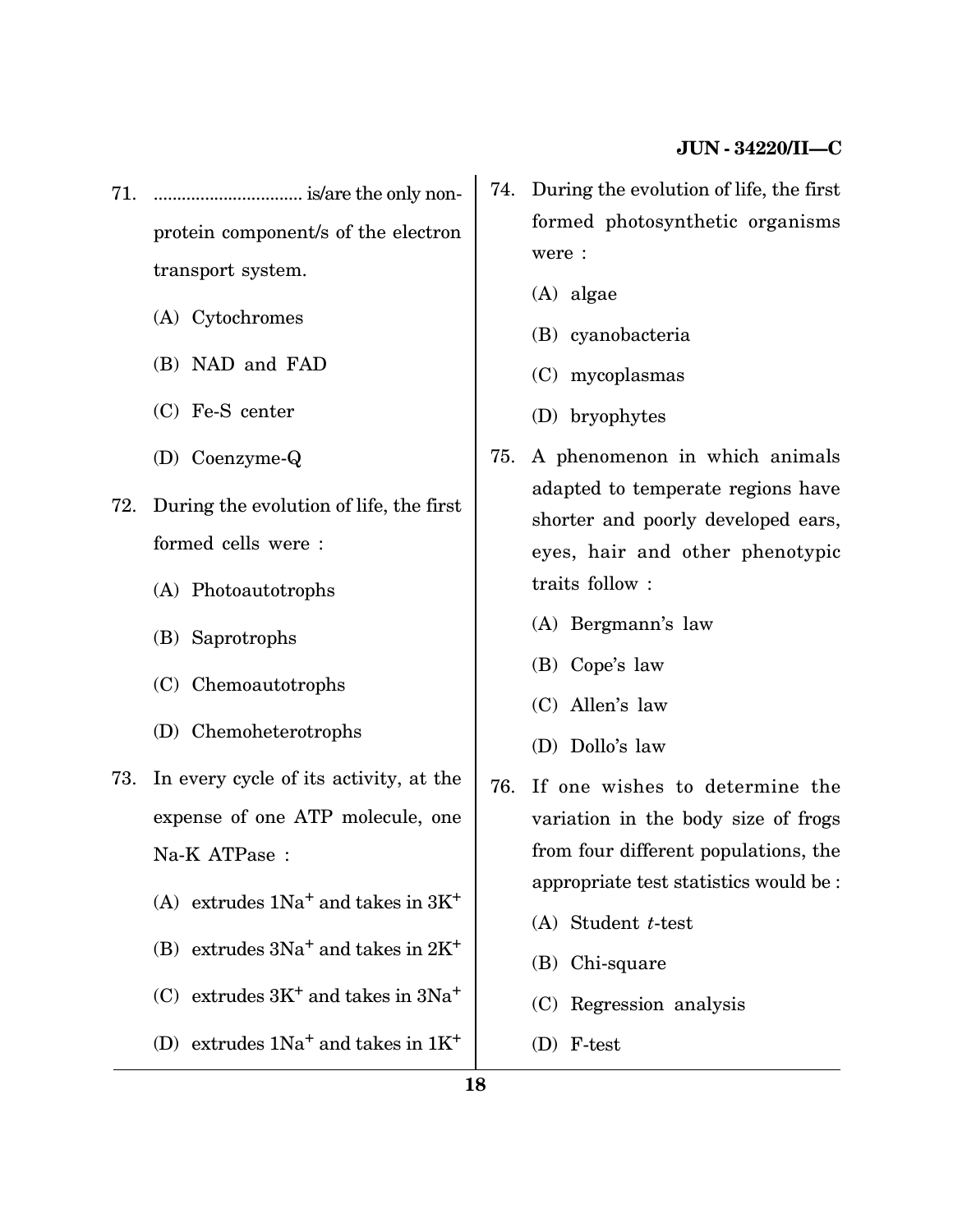- 77. Which one of the following is *not* a characteristic of competitive inhibition of an enzyme ?
	- (A) It results in increase of  $K_m$
	- (B) There is no change in  $K_m$
	- (C) The inhibitor binds to active site of enzyme
	- (D) It can be relieved by increasing the concentration of substrate
- 78. Sampling of a gene pool occurs in sexual reproduction because :
	- (A) not all gametes form zygotes
	- (B) not all of the alleles find their way into gametes
	- (C) meiosis does not produce perfect copies of the parental genotype
	- (D) recombination causes genes to be shuffled
- 79. State, whether the following two statements (I and II), are true *or* false :
	- (I) A reaction is said to be spontaneous when it can proceed in either the forward or reverse direction.
	- (II) A spontaneous process can occur with a large decrease in entropy.
	- $(A)$  I = False and II = False
	- $(B)$  I = True and II = False
	- $(C)$  I = False and II = True
	- (D)  $I = True$  and  $II = True$
- 80. Exo-erythrocytic schizogony in the life cycle of malarial parasite *Plasmodium* occurs in :
	- (A) Red blood cells
	- (B) Liver
	- (C) Blood
	- (D) Mosquito stomach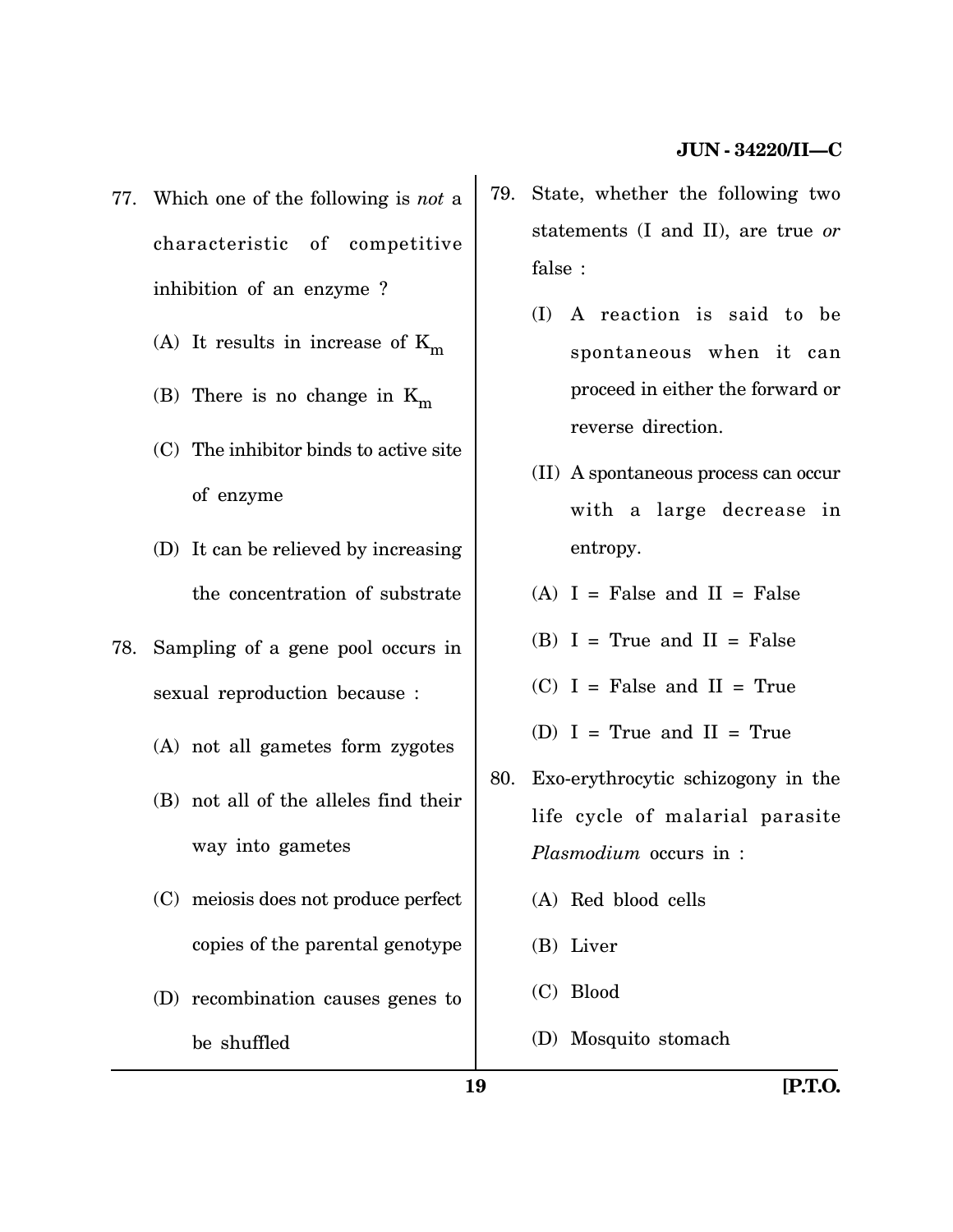- 81. Two zoogeographical regions, separated by high mountain ranges are :
	- (A) Palaearctic and Oriental
	- (B) Neotropical and Ethiopian
	- (C) Nearctic and Palaearctic
	- (D) Oriental and Australian
- 82. Members of all the following genera of bacteria are typically found in a maturing Winogradsky column *except* :
	- (A) *Clostridium*
	- (B) *Rhodospirillum*
	- (C) *Desulfovibrio*
	- (D) *Escherichia*
- 83. Calculate the pI value of aspartic acid from the given pK values. (Given :  $pK_1 = 1.99$ ,  $pK_2 = 9.90$  and  $pK_R = 3.90$ 
	- (A) 2.945
	- (B) 5.945
	- (C) 6.9
	- (D) 7.895
- 84. This type of enzyme regulation is irreversible in nature :
	- (A) Allosteric regulation
	- (B) Regulation by covalent modification
	- (C) Zymogen activation
	- (D) cAMP mediated regulation
- 85. Stringent response in bacteria leads to accumulation of these unusual nucleotides :
	- (A) pGpp and pGppp
	- (B) ppGpp and pppGpp
	- (C) pppGp and ppGp
	- (D) cGMP and cAMP
- 86. With passage of time, the molecular distance between organisms increases during evolution due to :
	- (A) Random drift
	- (B) Genetic drift
	- (C) Neutral mutations
	- (D) Point mutations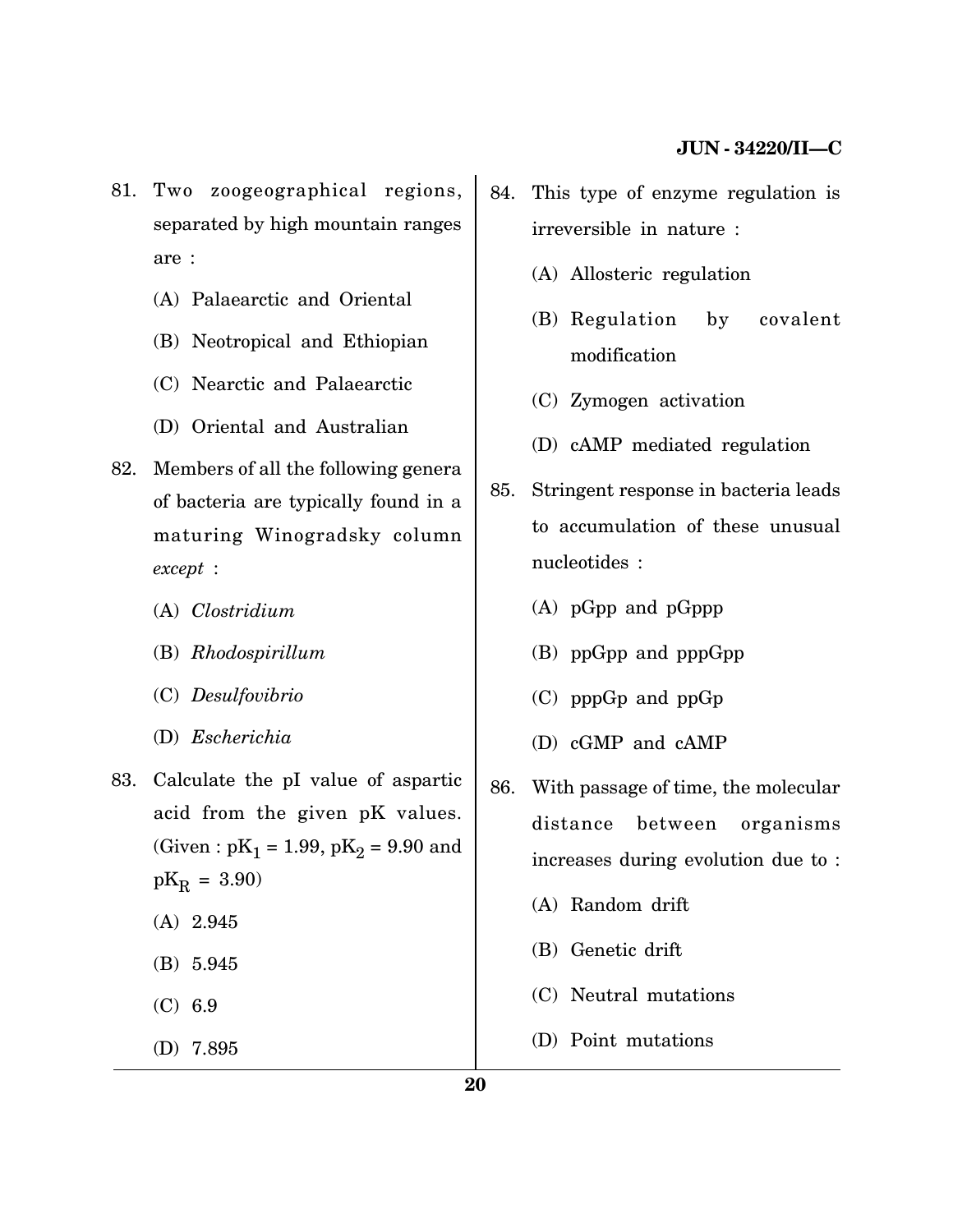- 87. Ernst Myer was a proponent of :
	- (A) Phylogenetic species concept
	- (B) Biological species concept
	- (C) Recognition species concept
	- (D) Evolutionary species concept
- 88. How many peptide fragments will be generated by the action of cyanogen bromide (CNBr) on the oligopeptide of the following sequence ?

Gly—Ala—His—Arg—Asp—Met— Cys—Lys—Val—Leu

- (A) 1
- (B) 2
- (C) 3
- (D) 4
- 89. Alien species experience ................... when introduced to a new ecosystem.
	- (A) extinction
	- (B) exponential growth
	- (C) secondary succession
	- (D) character displacement
- 90. Which of the following enzymes is only involved in gluconeogenesis pathway ?
	- (A) Hexokinase
	- (B) Phosphofructokinase
	- (C) 3-phosphoglycerate kinase
	- (D) Pyruvate kinase
- 91. The ability of a site to control adjacent genes in DNA sequence irrespective of the presence of the alleles is called as :
	- (A) Overlapping site
	- (B) Cis acting site
	- (C) Trans acting site
	- (D) Cis-trans acting site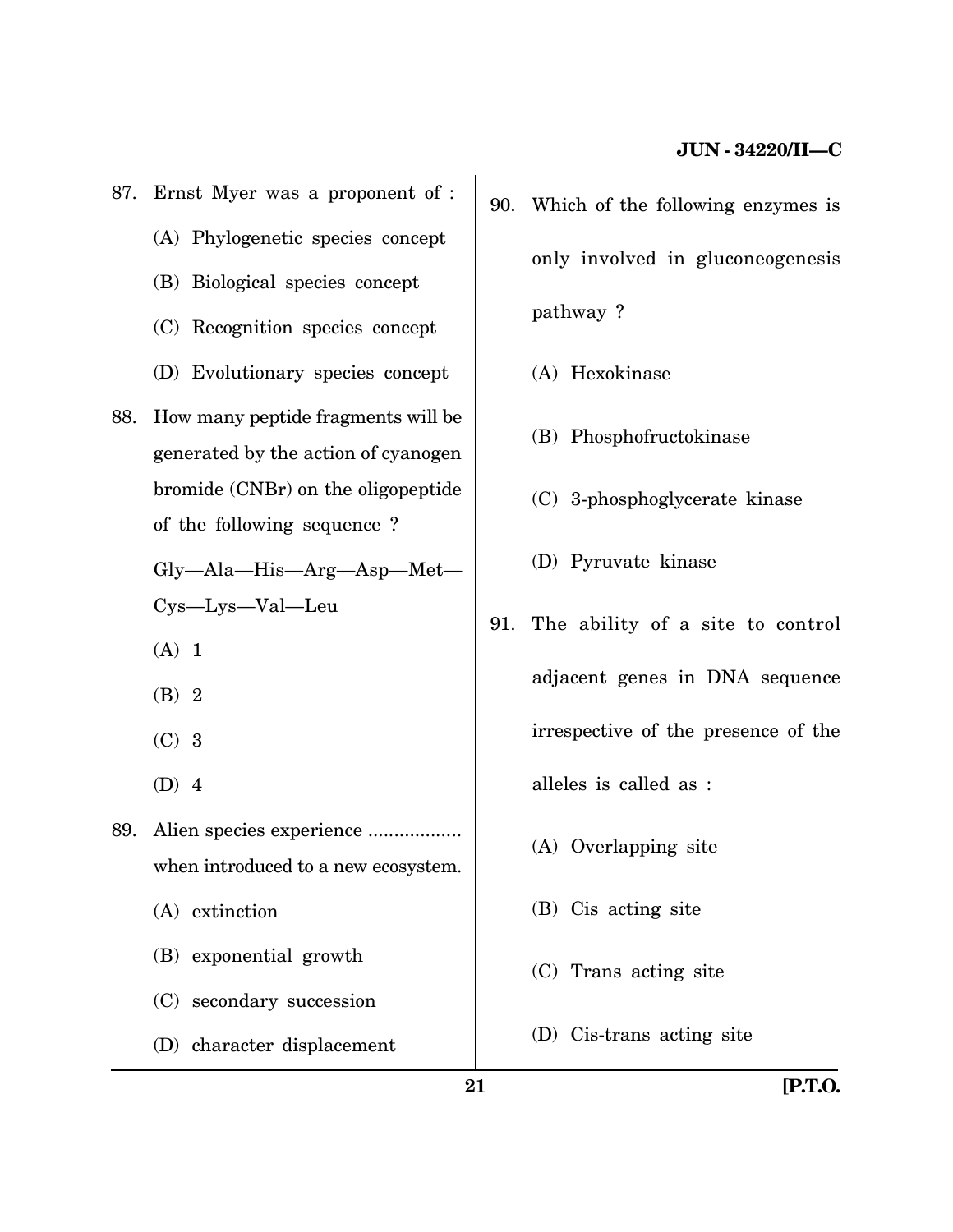92. Biome is :

- (A) The fauna of a terrestrial ecosystem
- (B) The flora of an ecosystem
- (C) Communities of organisms in an ecosystem interacting with each other
- (D) A part of the earth along with its atmosphere inhabited by living organisms
- 93. The root mean square deviation is commonly known as :
	- (A) Variance
	- (B) Standard deviation
	- (C) Mean deviation
	- (D) Quartile deviation
- 94. *Legionella* sp. multiply intracellularly within ....................., just as they do within human monocytes and macrophages.
	- (A) amoeba
	- (B) bacteria
	- (C) fungi
	- (D) plants
- 95. The Redfield ratio is an index of concentration of :
	- (A) Carbon, hydrogen, oxygen
	- (B) Nitrogen, potassium, iron
	- (C) Carbon, nitrogen, sulfur
	- (D) Carbon, nitrogen, phosphorus
- 96. Transplantation of stem cell populations from genetically identical donor to recipient is said to be :
	- (A) Autologus
	- (B) Syngeneic
	- (C) Allogeneic
	- (D) Xenogeneic
- 97. The procapsid is assembled with the aid of ...................... proteins.
	- (A) Ladder
	- (B) Framing
	- (C) Scaffolding
	- (D) Form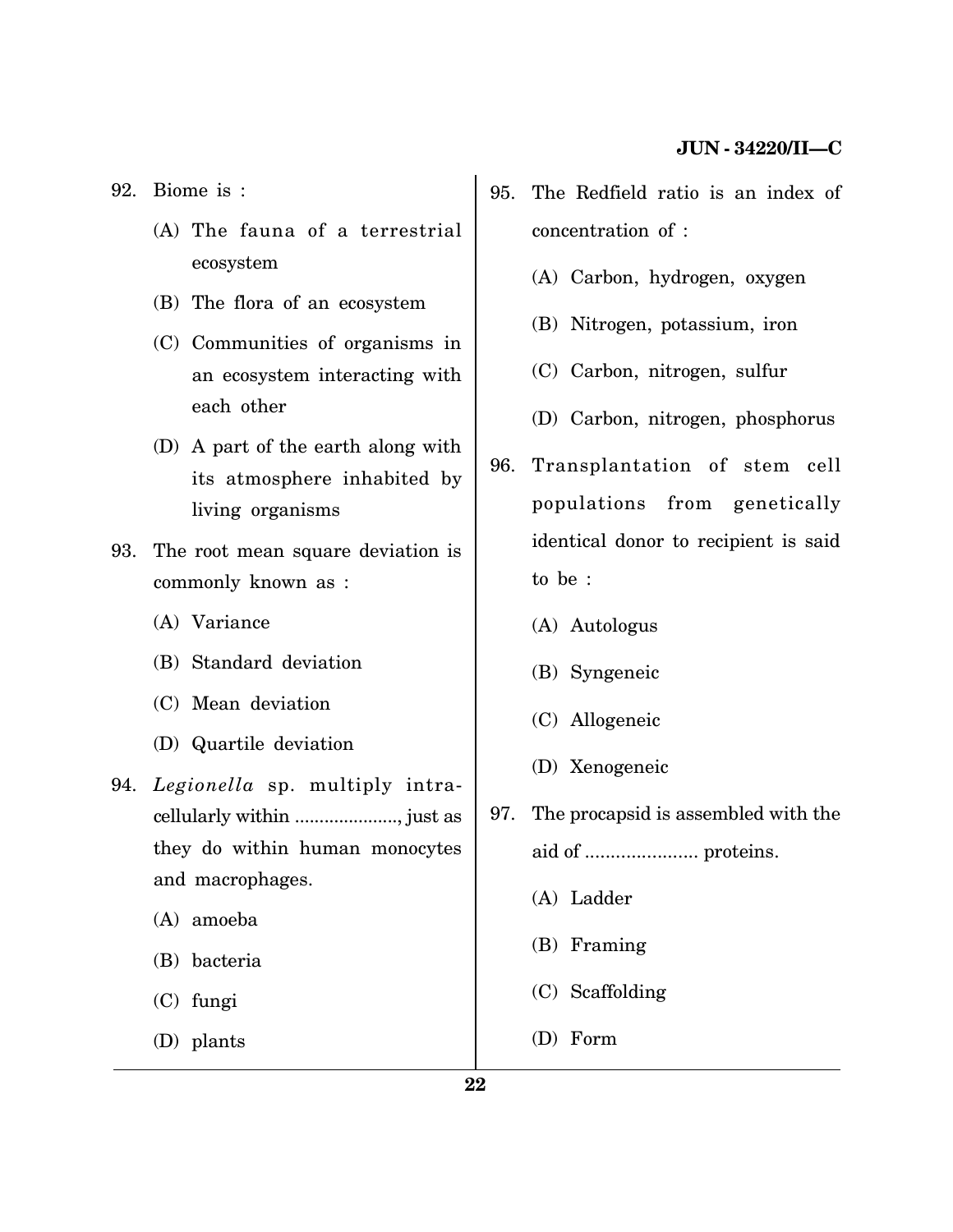- 98. *Arabidopsis* plants have 10 chromosomes (5 pairs) in their somatic cells. How many chromosomes are present in each of the following ?
	- (*i*) egg cell nucleus in the female gametophyte
	- (*ii*) generative cell nucleus in a pollen grain
	- (*iii*) endosperm nucleus
	- (*iv*) fertilized egg nucleus
	- (A) 5, 5, 15, 10
	- (B) 5, 5, 10, 15
	- (C) 15, 10, 5, 5
	- (D) 10, 15, 5, 5

99. Vegetable seeds purchased from the market germinate when exposed to light with wavelength 660 nm. When followed by a brief exposure to 730 nm they fail to germinate and will germinate when given an exposure of 660 nm.

So we can conclude :

- (A) Exposure to 660 nm converts  $Pr \rightarrow Pr$
- (B) Exposure to 730 nm converts  $Pr \rightarrow Pr$
- (C) Germination is influenced by red light
- (D) Germination is not influenced by red light
- 100. In Gymnosperms the wood is of two types namely :
	- (A) Manoxylic and homoxylic
	- (B) Pycnoxylic and homoxylic
	- (C) Manoxylic and Pycnoxylic
	- (D) Manoxylic and Polyxylic